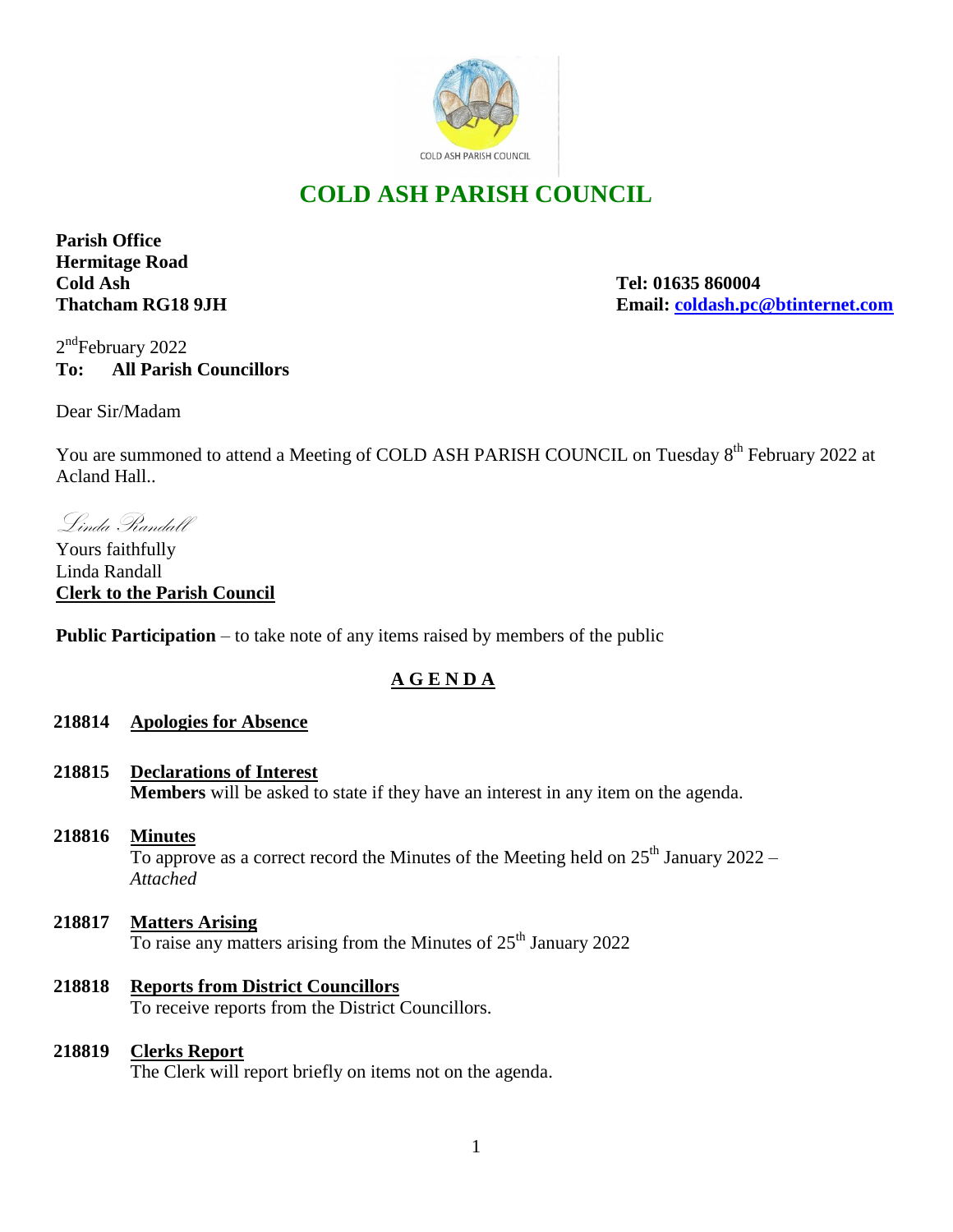#### **218820 Planning Matters**

 *If members of the Public would like to comment on an application they should check the advice on our website:-*

<https://coldashpc.org.uk/the-council/planning/>

#### **a) Planning Applications**:-

**22/00061/HOUSE** 4 Laud Close Newbury RG14 2SL -*Two storey side extension extending into the rear of the existing garden.* 

**21/03191/FULD ADJACENT TO PARISH** Broad View Farm The Ridge *- Replacement of existing dwelling.*

**21/03247/HOUSE** Arbor Low Bucklebury Alley - *Two storey front and rear extensions*

**22/00122/HOUSE** Thornfield Henwick - *Single Storey Rear Extension*

**22/00026/HOUSE** Vista Cottage The Ridge RG18 9HX - *Ground Floor: Existing garage and adjoining covered way removed, footprint reduced by 1 metre, and replaced with enlarged living room to project on front elevation. To rear existing kitchen enlarged with utility and rear entrance added. First Floor: Master bedroom added over new ground floor extension. Existing bathroom relocated and staircase modified.*

**22/00028/HOUSE ADJACENT TO PARISH** 29 Wyndham Road Newbury *- Two single storey rear and side extensions.*

#### **b) Decisions:-**

**21/02584/HOUSE** The White House Bucklebury Alley RG18 9NH - Garage conversion, first floor extension over converted garage, rear single storey extension and internal alterations. **APPROVED** – *Previous Parish Council Comments -No Objections – Unanimous Cold Ash Parish Council would like the following comments noted:-*

- *• The Parish Council are aware of comments regarding boundaries which are outside the remit of our Planning considerations.*
- *• The Parish Council are aware of comments regarding the absence of an orange site notice, which we understand West Berkshire Council are addressing*

**21/02997/CERTE** Glendale Manor Collaroy Road RG18 9PB – Excavate part foundation for planning permission 18/01864/HOUSE **LAWFULL** *Previous Parish Council Comments-No Comment - Unanimous* 

*21/00330/FULMAJ Cleardene Farm Ashmore Green Road -Conversion of 4 agricultural buildings into 4 residential dwellings, including part demolition and landscaping.*  **REFUSED** *Previous Parish Council Comments - Objection – Unanimous. Comments:- Cold Ash PC have many concerns with this proposed Application. The application is made under the C4 legislation but does not seem to meet many of the qualifying requirements. i.e. 4.7 This application complies with the specific requirements of Policy C4 as follows: i. The proposal involves a building that is structurally sound and capable of conversion without substantial rebuilding, extension or alteration; 4.8 "The buildings are of sound construction*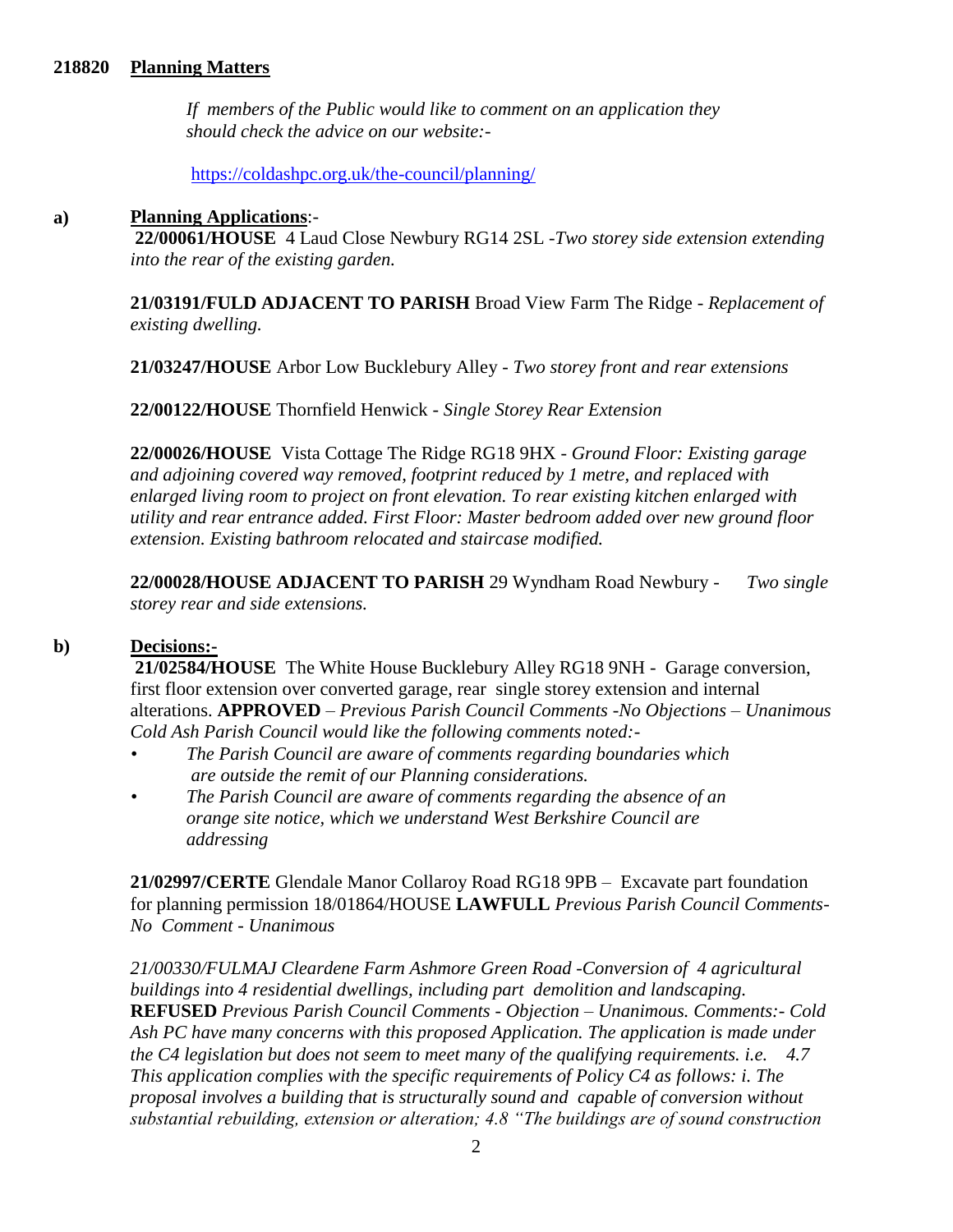*and are water tight" These statements are not correct and the site Inspection report clearly states: "most of the roof covering has deteriorated and will require replacement" The C4 legislations also states: "the existing structures can be converted into domestic dwellings without the need to alter its shape and form" Whereas the site inspection reports states: "The locations of the intermediate columns may not be suitable for the proposed first floor layout, and may need to be relocated, which will affect the roof support system. It is very clear that the existing buildings will not be "converted" but will undergo major demolition and rebuilding which we believe is not in line with the intent of the C4 legislation. We further believe that not enough consideration or detail has been given to the access, drainage or environmental considerations of this application (see document from Flood Warden). The environmental report must be re-visited as no mention has been made of the asbestos or contamination clearly evident at the site. We believe that the application as proposed will increase traffic movements way beyond what is currently stated, will increase the flood risk and dramatically increase light pollution within the village of Cold Ash due to the design and location of the proposed buildings. The design of the buildings is also out of keeping with the Village Design Statement and out of keeping with the overall appearance of the village. Conclusion: CAPC object to this application on the grounds that: It does not meet the stated intent of the C4 Legislation. The local access road is not suitable for further traffic without major investments The application is very vague on details concerning drainage and on environmental concerns. The houses themselves are out of keeping with the Cold Ash housing policy and would result in major light pollution. CAPC understand that the site could be used for some form of housing but this current application is out of keeping with the needs of the Parish and the environment. CAPC would welcome the opportunity to meet/consult with the applicant/developer to formulate an application that would be more sympathetic to the village design statement and to the needs of the village and minimise the impact of the development upon the village and local residents.* 

#### **c) Appeals**

#### **218821 Finance**

**1. Items for payment** Members will be asked to approve Items for Payment on Sheet No 11 21/22 – (*attached as Finance Item 1***.**

**2**. **Bank reconciliation** – Members to note the Bank Reconciliation Statement 31st January 2022 – *(attached)*

**3**. **Payments against Budget** – Members to note the Analysis of Payments against Budget to February 2022 *–( attached as Finance Item 3)*

#### **218822 General Maintenance**

Members to discuss and agree maintenance costs

#### **218823 Annual Parish Meeting**

Initial discussion on content.

### **218824 Grant Scheme** Members to review criteria

#### **218825 Competition**

Members to discuss July competition